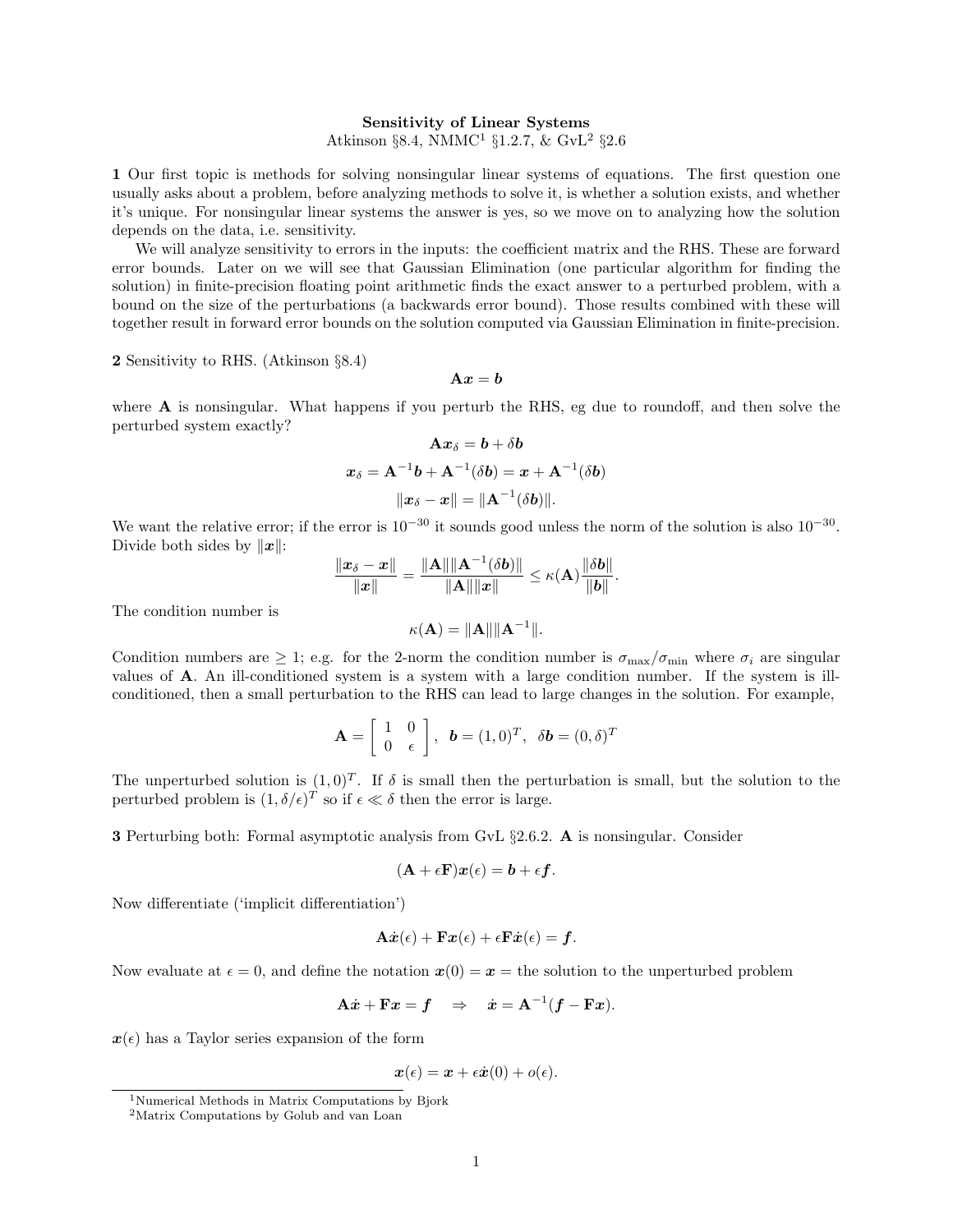(The 'little-o' notation  $y = o(\epsilon)$  means that  $\lim_{\epsilon \to 0} y/\epsilon = 0$ . The 'big-o' notation  $y = \mathcal{O}(\epsilon)$  means that  $\lim_{\epsilon \to 0} y/\epsilon$  exists and is neither infinite nor zero.)

So we have the following

$$
\frac{\|\pmb{x}(\epsilon) - \pmb{x}(0)\|}{\|\pmb{x}(0)\|} = \epsilon \frac{\|\mathbf{A}^{-1}(\pmb{f} - \mathbf{F}\pmb{x})\|}{\|\pmb{x}\|} + o(\epsilon).
$$
  

$$
\frac{\|\mathbf{A}^{-1}(\pmb{f} - \mathbf{F}\pmb{x})\|}{\|\pmb{x}\|} \le \|\mathbf{A}^{-1}\| \left(\frac{\|\pmb{f}\|}{\|\pmb{x}\|} + \|\mathbf{F}\|\right).
$$

Note that

We'll use the bound

$$
\mathbf{A}\boldsymbol{x} = \boldsymbol{b} \quad \Rightarrow \quad \|\mathbf{A}\| \|\boldsymbol{x}\| \ge \|\boldsymbol{b}\| \quad \Rightarrow \quad \frac{1}{\|\boldsymbol{x}\|} \le \frac{\|\mathbf{A}\|}{\|\boldsymbol{b}\|}.
$$

 $\overline{\left\| \bm{x} \right\|}$ 

Using this above we obtain

$$
\frac{\|\boldsymbol{x}(\epsilon)-\boldsymbol{x}\|}{\|\boldsymbol{x}\|}\leq \|\mathbf{A}^{-1}\|\|\mathbf{A}\|\left(\frac{\|\epsilon\boldsymbol{f}\|}{\|\boldsymbol{b}\|}+\frac{\|\epsilon\mathbf{F}\|}{\|\mathbf{A}\|}\right)+o(\epsilon).
$$

This says that the relative error is proportional to the condition number times the relative amplitude of the perturbations in the RHS and in the coefficient matrix. The above derivation (though correct) is not completely rigorous because we never justified that the derivatives exist (they do for small enough  $\epsilon$ ).

The above result is asymptotic, meaning that the error will be approximately equal to the formula on the right hand side for small enough  $\epsilon$ . Unfortunately we don't know how small  $\epsilon$  needs to be in order for the approximation to be accurate. We want some information about the error that will be correct for a known range of  $\epsilon$ .

4 Theorem 8.4 in Atkinson is not very good. We will instead prove a bound similar to the above rigorously. To prove a rigorous bound we need a Lemma (see also Atkinson Theorems 7.10 & 7.11). Note that  $\|\mathbf{F}\| < 1$ (any operator norm) implies that all eigenvalues are less than 1. If all evals of  $\bf{F}$  are less than 1 then  $\bf{I} - \bf{F}$ is nonsingular (no evals are 0).

Assuming  $\|\mathbf{F}\| < 1$ , note the following

$$
\mathbf{I} - \mathbf{F}^{N+1} = (\mathbf{I} + \mathbf{F} + \dots + \mathbf{F}^N) - \mathbf{F}(\mathbf{I} + \mathbf{F} + \dots + \mathbf{F}^N) = \left(\sum_{0}^{N} \mathbf{F}^k\right) (\mathbf{I} - \mathbf{F}).
$$

Multiply from the right by  $(I - F)^{-1}$ 

$$
(\mathbf{I} - \mathbf{F}^{N+1})(\mathbf{I} - \mathbf{F})^{-1} = \sum_{0}^{N} \mathbf{F}^{k}
$$

Take the limit as  $N \to \infty$  and recall that  $\|\mathbf{F}\| < 1$  implies that  $\mathbf{F}^N \to \mathbf{0}$ 

$$
(\mathbf{I} - \mathbf{F})^{-1} = \sum_{0}^{\infty} \mathbf{F}^{k}
$$

Note similarity to Taylor series for  $1/(1-x)$ .

Return to fixed  $N$ :

$$
\|({\bf I}-{\bf F}^{N+1})({\bf I}-{\bf F})^{-1}\|\leq \sum_0^N\|{\bf F}\|^k
$$

Now take limits, use geometric series

$$
\|({\bf I}-{\bf F})^{-1}\|\leq \frac{1}{1-\|{\bf F}\|}.
$$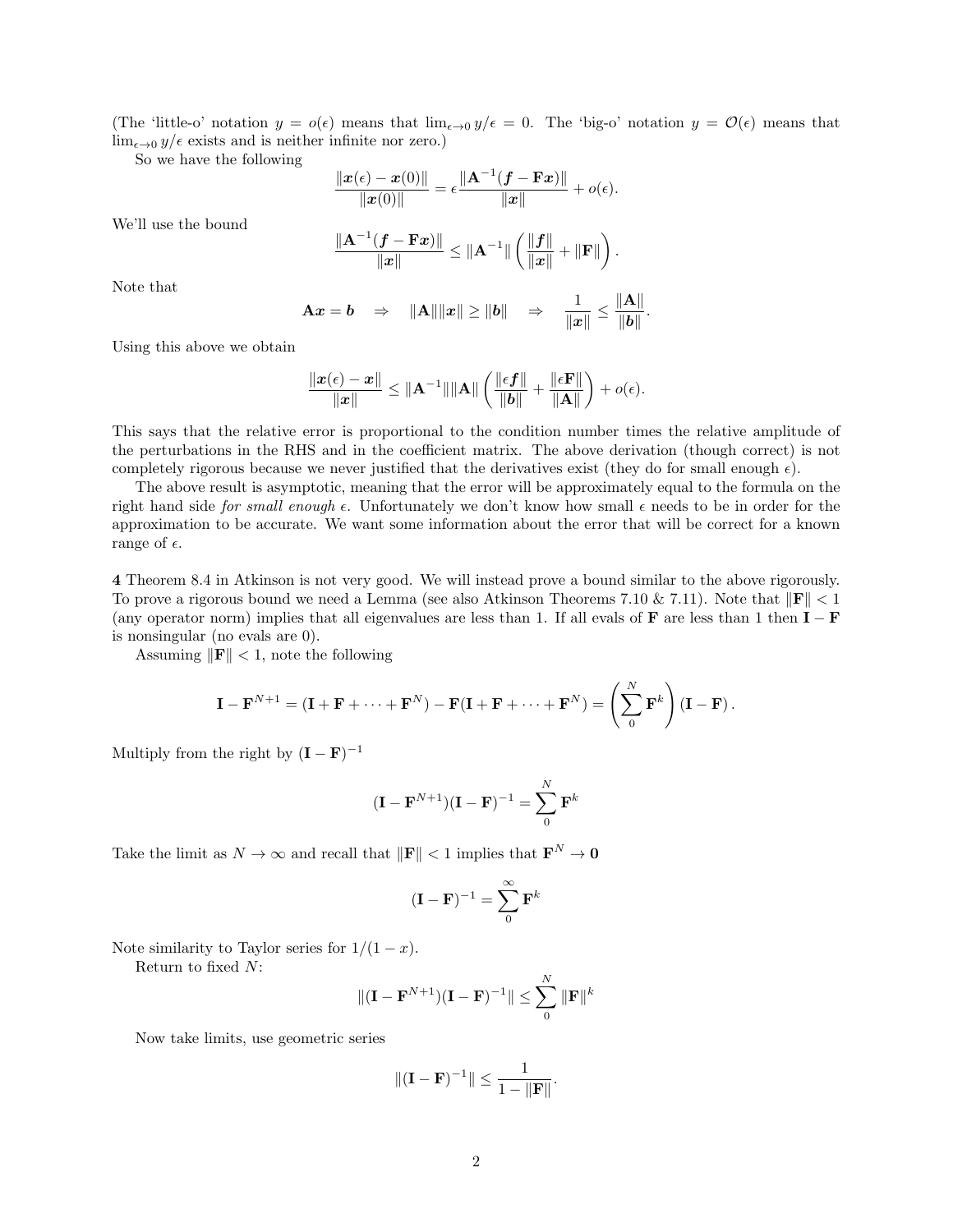Finally, consider

$$
(\mathbf{I} - \mathbf{F})^{-1} - \mathbf{I} = \sum_{0}^{\infty} \mathbf{F}^{k} - \mathbf{I} = \sum_{1}^{\infty} \mathbf{F}^{k} = \mathbf{F} \sum_{0}^{\infty} \mathbf{F}^{k} = \mathbf{F} (\mathbf{I} - \mathbf{F})^{-1}.
$$

This implies that

$$
||(I - F)^{-1} - I|| = ||F(I - F)^{-1}|| \le \frac{||F||}{1 - ||F||}.
$$

**5** Now return to a rigorous proof. Consider  $\mathbf{A} + \mathbf{E} = (\mathbf{I} - \mathbf{F})\mathbf{A}$  where  $\mathbf{F} = -\mathbf{E} \mathbf{A}^{-1}$ . Assume that  $\|\mathbf{E} \mathbf{A}^{-1}\| < 1$ so that  $\mathbf{A} + \mathbf{E}$  is nonsingular.

$$
(\mathbf{A} + \mathbf{E})\mathbf{y} = \mathbf{b} + \delta\mathbf{b}, \quad \mathbf{A}\mathbf{x} = \mathbf{b}
$$

$$
(\mathbf{I} - \mathbf{F})\mathbf{A}\mathbf{y} = \mathbf{b} + \delta\mathbf{b}
$$

$$
\mathbf{y} = \mathbf{A}^{-1}(\mathbf{I} - \mathbf{F})^{-1}(\mathbf{b} + \delta\mathbf{b})
$$

$$
\mathbf{y} - \mathbf{x} = \mathbf{A}^{-1} \left[ \left( (\mathbf{I} - \mathbf{F})^{-1} - \mathbf{I} \right) \mathbf{b} + (\mathbf{I} - \mathbf{F})^{-1} \delta\mathbf{b} \right]
$$

$$
\|\mathbf{y} - \mathbf{x}\| \le \|\mathbf{A}^{-1}\| \left[ \frac{\|\mathbf{F}\|}{1 - \|\mathbf{F}\|} \|\mathbf{b}\| + \frac{1}{1 - \|\mathbf{F}\|} \|\delta\mathbf{b}\| \right]
$$

Divide by  $\|\boldsymbol{x}\|$  and multiply RHS by  $\|\mathbf{A}\|/\|\mathbf{A}\|$ 

$$
\frac{\|\boldsymbol{y} - \boldsymbol{x}\|}{\|\boldsymbol{x}\|} \leq \kappa(\mathbf{A}) \left[ \frac{\|\mathbf{F}\|}{1 - \|\mathbf{F}\|} \frac{\|\boldsymbol{b}\|}{\|\mathbf{A}\| \|\boldsymbol{x}\|} + \frac{1}{1 - \|\mathbf{F}\|} \frac{\|\delta \boldsymbol{b}\|}{\|\mathbf{A}\| \|\boldsymbol{x}\|} \right]
$$

$$
\frac{\|\boldsymbol{y} - \boldsymbol{x}\|}{\|\boldsymbol{x}\|} \leq \kappa(\mathbf{A}) \left[ \frac{\|\mathbf{F}\|}{1 - \|\mathbf{F}\|} + \frac{1}{1 - \|\mathbf{F}\|} \frac{\|\delta \boldsymbol{b}\|}{\|\boldsymbol{b}\|} \right].
$$

Now let  $\epsilon = \max{\{\Vert \mathbf{F} \Vert, \Vert \delta \mathbf{b} \Vert / \Vert \mathbf{b} \Vert\}}$  (< 1)

$$
\frac{\|\bm{y}-\bm{x}\|}{\|\bm{x}\|} \leq \frac{2\epsilon \kappa(\mathbf{A})}{1-\epsilon}.
$$

This relies on the fact that  $x/(1-x)$  and  $1/(1-x)$  are increasing on  $x \in (0,1)$ .

The above result depends on  $\|\mathbf{F}\|$  while the asymptotic result depended on  $\|\mathbf{E}\|/\|\mathbf{A}\|$ . You can make the connection using  $FA = -E \Rightarrow ||F|| ||A|| \ge ||E|| \Rightarrow ||F|| \ge ||E||/||A||.$ 

The above result is not asymptotic; it's an upper bound. The relative error might actually be a lot smaller than this.

In summary, if the system is ill-conditioned then small perturbations in the matrix or RHS can lead to large changes in the solution. A large perturbation in the matrix or RHS can lead to large changes in the solution even when the system is well-conditioned.

6 Preconditioning. Suppose that  $A$ ,  $M$ ,  $M$ <sub>l</sub>, and  $M$ <sub>r</sub> are all invertible matrices. The following systems all have the same solution

- Standard:  $\mathbf{A}x = \mathbf{b}$
- Left-preconditioned  $\mathbf{M} \mathbf{A} \mathbf{x} = \mathbf{M} \mathbf{b}$
- Right-preconditioned  $AMy = b$  and  $My = x$
- Split-preconditioned  $M_lAM_ry = M_lb$  and  $M_ry = x$ .

For the left- and right-preconditioned systems, if  $M \approx A^{-1}$  then the preconditioned system has the same solution as the original system but a better condition number. For the split-preconditioned system, if  $A = LU$  and  $M_l \approx L^{-1}$  and  $M_r \approx U^{-1}$  then the preconditioned system has a better condition number. We won't discuss methods for constructing preconditioners; take the numerical linear algebra course APPM 5620 offered every spring.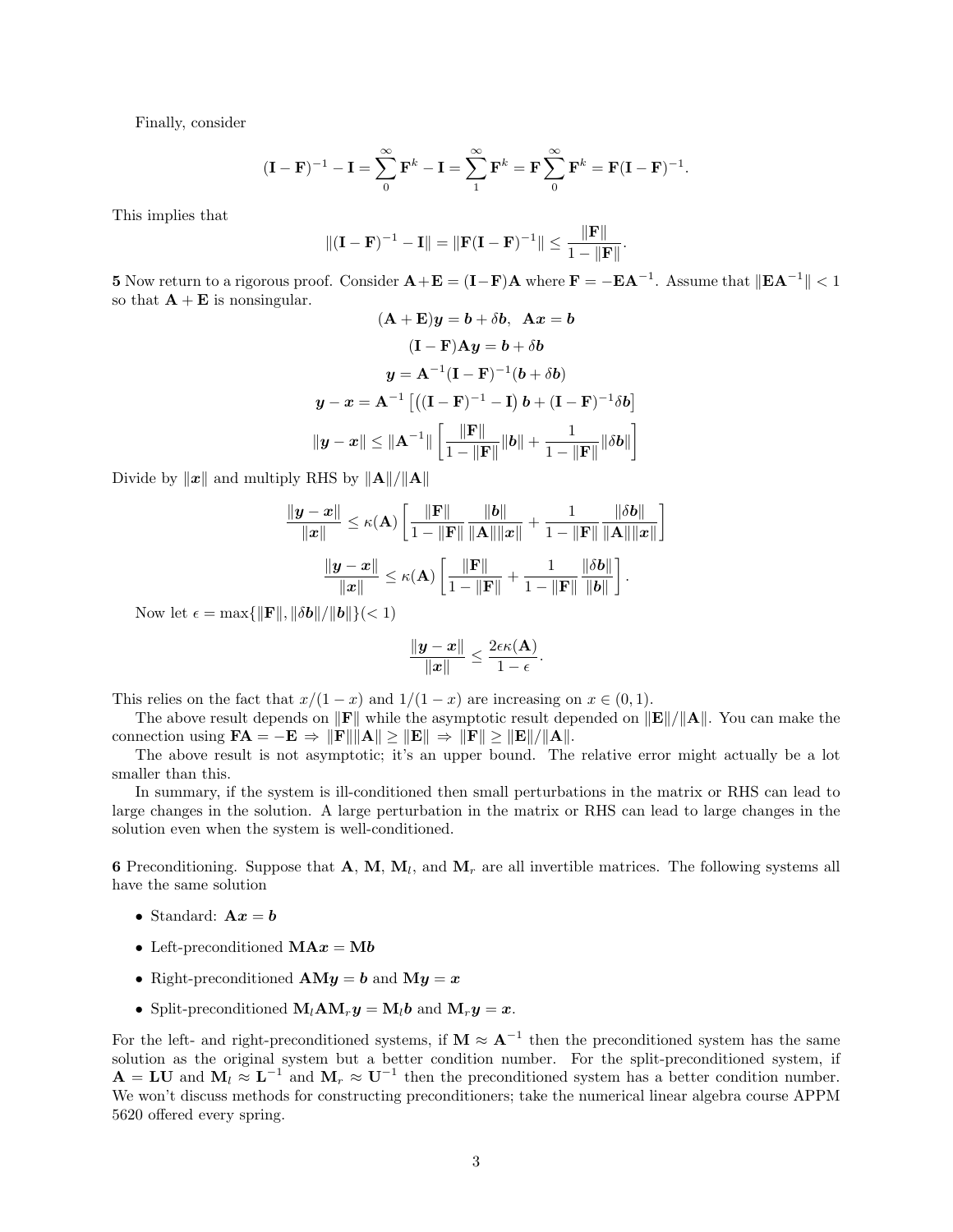# Gaussian Elimination & LU Factorization

Atkinson §8.1–8.4, NMMC §1.2, & GvL Chapter 3

1 Gaussian Elimination with Partial Pivoting (GEPP) is an algorithm that is guaranteed to compute the exact solution (in the absence of roundoff errors) to a nonsingular linear system in a finite number of steps. Any algorithm that computes an exact solution in a finite number of steps is a 'direct method.'

Form the augmented matrix  $[A|b]$ . Then: For  $k = 1 : n - 1$ 

- Swap row k with the row that has the largest element in the  $k^{\text{th}}$  column on or below the diagonal.
- Add multiples of row k to rows  $k + 1$ : n to set all elements below the  $k^{\text{th}}$  diagonal to 0.

The augmented matrix will now have the form [U|c]. Set  $x_n = c_n/u_{n,n}$ . For  $k = n - 1 : -1 : 1$ 

• Set  $x_k = (c_k - \sum_{i=n}^{k+1} u_{k,i} x_i)/u_{k,k}$ .

The first loop is the forward solve, the second loop is the back solve. In the forward solve, if there's a zero on the diagonal you have to pivot (pivot means swap rows), and you can pivot in any way that produces a nonzero on the diagonal. Now in finite-precision arithmetic the probability of getting a hard zero is small anyways, so that's not really why we pivot. Instead, the strategy that you use for pivoting has an impact on the magnitude of the roundoff error; we pivot to minimize roundoff errors. I have specified a particular pivoting strategy: pivoting the largest element to the diagonal. We will later quote an error bound that depends on this particular strategy. An even better strategy from the perspective of roundoff errors is to pivot the rows and columns so that the largest element in the trailing submatrix gets moved to the diagonal. This is called 'complete' pivoting and leads to a better roundoff error bound, but is also more costly.

'Gauss-Jordan' elimination is a variant where the second loop is like the first: you eliminate elements *above* the diagonal (without pivoting). After the second loop the augmented matrix has the form  $[I|x]$ . Gauss-Jordan is more expensive than Gaussian Elimination.

**2** Gaussian Elimination & LU Factorization. If you solve  $Ax = b$  multiple times with different right hand sides, the 'forward solve' part of the loop is the same every time. You will always arrive at an augmented matrix of the form  $[\mathbf{U}|\mathbf{c}]$ ; the upper triangular matrix U will always be the same, only the vector c will depend on the right hand side b. So it's wasteful to re-do the whole forward loop each time. Instead, you should save some record of the operations (pivoting, multiplying and adding rows) that occur during the forward loop. If you have to solve the system again with a different  $\boldsymbol{b}$ , you just re-apply the same sequence of operations to the new RHS vector  $\boldsymbol{b}$  to get the new  $\boldsymbol{c}$ , then proceed to the back solve.

It turns out that storing the steps in the forward loop of Gaussian Elimination is like computing a matrix factorization (called a permuted LU factorization) of the form

$$
\mathbf{PA} = \mathbf{LU}
$$

where  $P$  is a permutation matrix,  $L$  is lower-triangular with 1 on the diagonal ('special lower triangular') and U is upper-triangular. Permuting rows is equivalent to multiplying from the left by a permutation matrix  $P_i$ , and eliminating everything below the diagonal is equivalent to multiplying from the left by a special lower-triangular elimination matrix  $\mathbf{L}_i$ , so the whole elimination process can be written as

$$
\mathbf{L}_{N-1}(\mathbf{P}_{N-1}\mathbf{L}_{N-2}\mathbf{P}_{N-1})(\mathbf{P}_{N-1}\mathbf{P}_{N-2}\mathbf{L}_{N-3}\mathbf{P}_{N-2}\mathbf{P}_{N-1})\cdots \n(\mathbf{P}_{N-1}\cdots\mathbf{P}_{2}\mathbf{L}_{1}\mathbf{P}_{2}\cdots\mathbf{P}_{N-1})\mathbf{P}_{N-1}\cdots\mathbf{P}_{1}\mathbf{A}=\mathbf{U}.
$$

The elimination matrix  $\mathbf{L}_i$  is an identity except for nonzeros below the diagonal of the  $i^{\text{th}}$  column. The matrices in parentheses above are symmetric permutations of  $L_i$  where the permutations operate on rows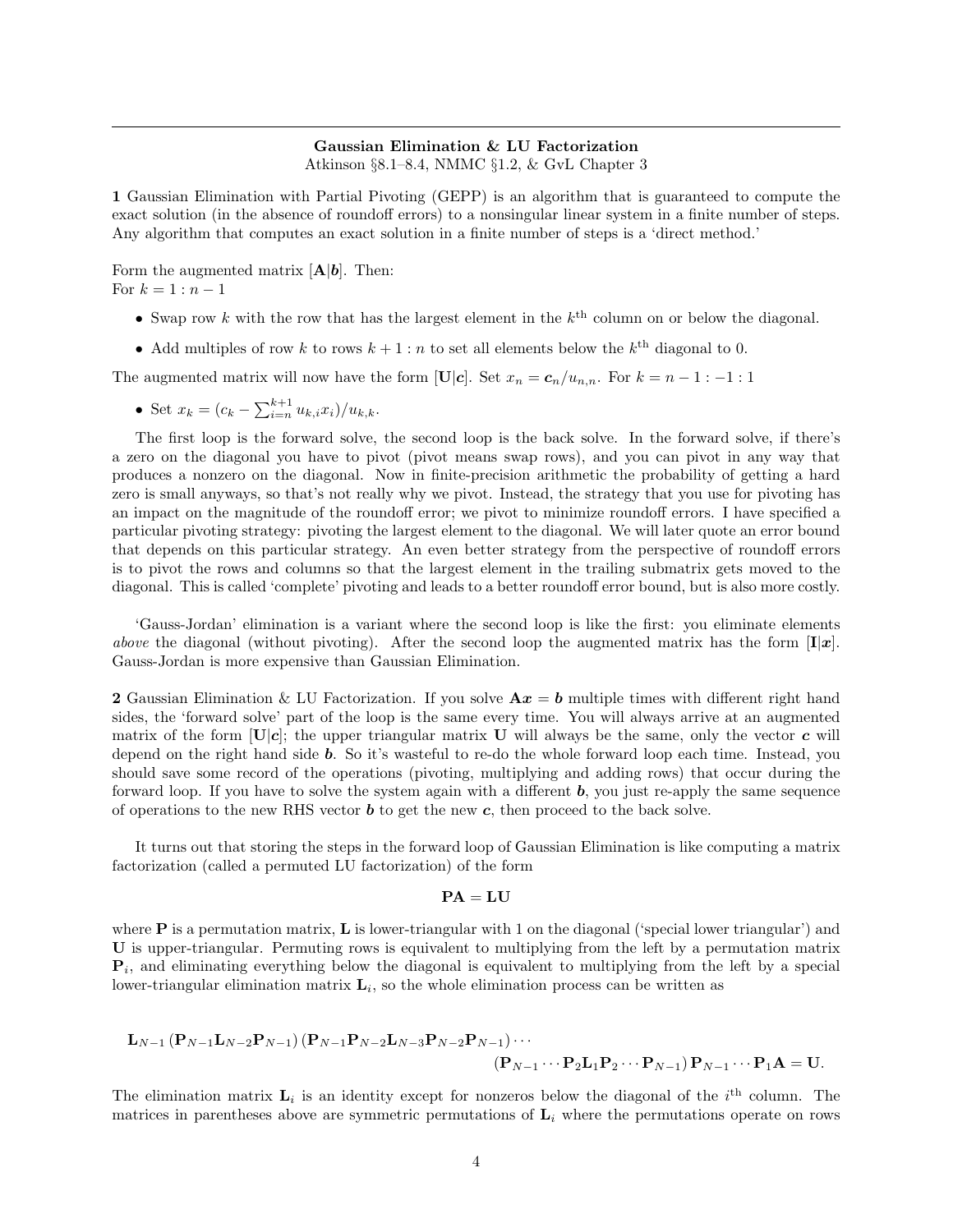& columns with indices *greater than i.* As a result, the symmetric permutations have exactly the same lower-triangular structure of nonzeros as  $\mathbf{L}_i$ , though the entries below the diagonal are different (they are permuted). We can thus write

$$
\mathbf{L}_{N-1}\tilde{\mathbf{L}}_{N-2}\cdots\tilde{\mathbf{L}}_1\mathbf{P}_{N-1}\cdots\mathbf{P}_1\mathbf{A}=\mathbf{U}.
$$

where all the  $\tilde{\mathbf{L}}_i$  are (special) lower-triangular. The inverse of a (special) lower-triangular matrix is also (special) lower triangular (in fact the inverse of an elimination matrix just changes the sign of the offdiagonals), and a product of permutation matrices is itself a permutation matrix, so we can write

$$
\mathbf{PA} = \mathbf{LU}
$$

where

and

 $\mathbf{P} = \mathbf{P}_{N-1} \cdots \mathbf{P}_1$ 

$$
\mathbf{L} = \tilde{\mathbf{L}}_1^{-1} \cdots \tilde{\mathbf{L}}_{N-2}^{-1} \mathbf{L}_{N-1}^{-1}
$$

.

Thus GEPP is equivalent to a matrix factorization.

The matrix U is computed during the forward loop of GEPP. The **P** and **L** matrices can be computed during the GEPP algorithm with no extra cost (since they basically just keep a record of the operations performed by the GEPP algorithm). Generally we don't store the matrix  $P$  since it only has n nonzero elements, all of which are 1. Instead we store a permutation vector. The matrix  $\bf{L}$  can be computed online easily even with pivoting; see, e.g., Algorithm 1.2.4 in NMMC. Do not use the above analysis to compute L!

3 GEPP: Computational Cost. Operation count for row reduction (not applied to RHS). We will ignore the cost of row swaps. In step k you eliminate  $n - k$  rows. At each row you compute the 'multiplier' (one division), then you perform  $n - k$  multiplications and additions. So the cost at step k is  $2(n - k)^2 + (n - k)$ floating point operations. So the total cost is

$$
\sum_{k=1}^{n-1} 2(n-k)^2 + (n-k) \sim \mathcal{O}(n^3).
$$

The precise coefficient of the leading order term is  $2n^3/3$ ; generally we only keep the term that grows fastest with  $n$  so that we can gauge cost for large matrices.

The back solve costs n divisions plus  $n(n - 1)/2$  multiplications and the same number of additions, so overall it is  $\mathcal{O}(n^2)$ . We say that the overall cost of GEPP/permuted LU is order  $n^3$ . Once you've computed the LU factorization of a matrix it only takes  $\mathcal{O}(n^2)$  operations to use it to solve a system.

4 Cholesky. If the matrix A is symmetric and positive definite, then (i) no pivoting is needed, and (ii) the diagonal elements of U are positive. (Applying GE to  $\bf{A}$  is the best way to check if a symmetric matrix is positive definite; not by computing the eigenvalues.) Moreover, symmetry implies

$$
\mathbf{A} = \mathbf{LDL}^T
$$

where **D** is a diagonal matrix whose diagonal entries are those of **U**. So we can define  $G = L D^{1/2}$ , and we have  $\mathbf{A} = \mathbf{G}\mathbf{G}^T$  where  $\mathbf{G}$  is the Cholesky factor of  $\mathbf{A}$ .

5 Tridiagonal matrices. If A is tridiagonal then L will be lower bidiagonal and U will have nonzeros at most two elements above the diagonal (graphical proof). If no pivoting is required (e.g. because  $\bf{A}$  is SPD), then U will be upper-bidiagonal. In either case the cost of GEPP is only  $\mathcal{O}(n)$ .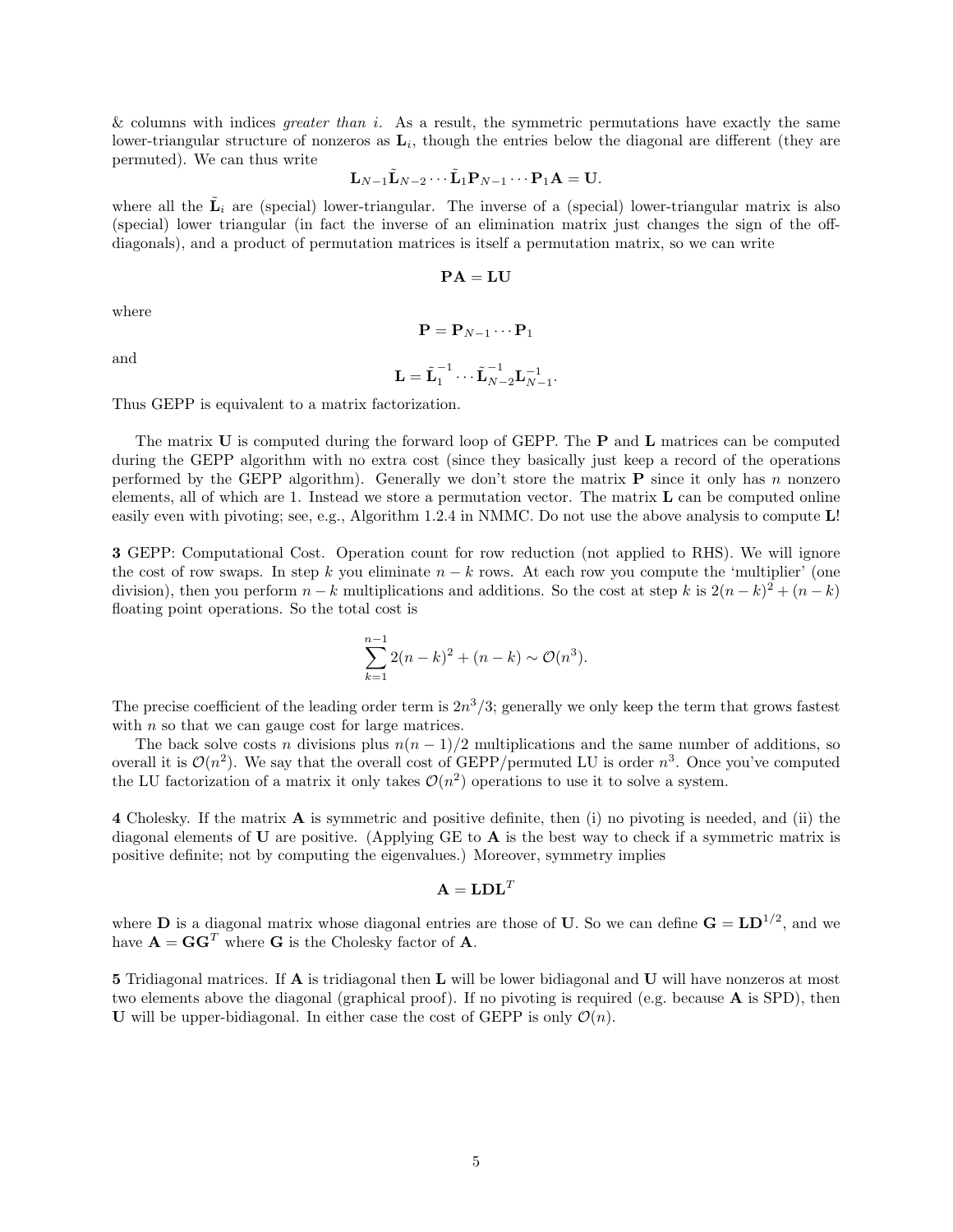### Gaussian Elimination & LU Factorization: Roundoff Errors Atkinson Theorem 8.5, NMMC §1.4.3, & GvL §3.3

Atkinson Theorem 8.5 is not as accurate as the results presented here, but is still OK.

1 Backward errors in the computed solution using GE with either complete or partial pivoting.

(cf NMMC Theorem 1.4.6) Let  $\bar{x}$  be the computed solution to  $Ax = b$ . Then there is a matrix E such that

$$
(\mathbf{A} + \mathbf{E})\bar{x} = \mathbf{b}
$$

where

$$
\|\mathbf{E}\|_{\infty} \leq 1.5 \frac{n^2(n+1)\mathbf{u}}{1-n\mathbf{u}}\rho_n \|\mathbf{A}\|_{\infty}
$$

and  $\rho_n$  is the 'growth factor.'

Technically this is not a rigorous bound because it ignores terms on the order of  $(nu)^2$ , but when  $nu$  is small it is accurate. You could insert this into our sensitivity analysis to get a forward error bound on the computed solution; set

$$
\epsilon = \|\mathbf{E}\|_{\infty} / \|\mathbf{A}\|_{\infty} \leq 1.5 \frac{n^2(n+1)u}{1 - nu} \rho_n
$$

and insert in

$$
\frac{\|\bar{\pmb{x}}-\pmb{x}\|}{\|\pmb{x}\|} \leq \frac{2\epsilon\kappa(\mathbf{A})}{1-\epsilon}.
$$

2 Some results on the growth factor  $\rho_n$  (See NMMC)

- With partial pivoting the growth factor is sharply bounded by  $\rho_n \leq 2^{n-1}$ , but this upper bound is usually not attained. Partial pivoting is usually deemed 'good enough' for most applications.
- With complete pivoting, the upper bound is  $\rho_n < 1.8n^{1/2 + \ln(n)/4}$  (Atkinson forgets the 1/2 in the exponent). Complete pivoting is extremely stable to roundoff errors.
- For a 'diagonally-dominant' matrix (definition deferred) and for tridiagonal matrices the growth factor is bounded by  $\rho_n \leq 2$ .

**3** Small residuals. The residual in the computed solution  $\bar{r} = \mathbf{b} - \mathbf{A}\bar{x}$  satisfies

$$
\frac{\|\bar{r}\|_{\infty}}{\|\mathbf{A}\|_{\infty}\|\bar{x}\|_{\infty}} \leq 1.5 \frac{n^2(n+1)\mathbf{u}}{1-n\mathbf{u}} \rho_n.
$$

This is independent of the condition number of A. So Gaussian elimination can reliably produce solutions that have relatively small residuals, even when the matrix is ill-conditioned. (Again, this is not a rigorous bound because it ignores terms on the order of  $(nu)^2$ .)

4 It's worth noting that if you're worried about roundoff errors, the easiest thing to do is to compute the solution twice and examine the differences. For example, compute once with partial pivoting and once with complete pivoting and compare. Or compute once in single precision and once in double precision and compare (or double and quad). If roundoff is limiting your accuracy, there are methods for obtaining improved accuracy; all hope is not lost, just do some reading.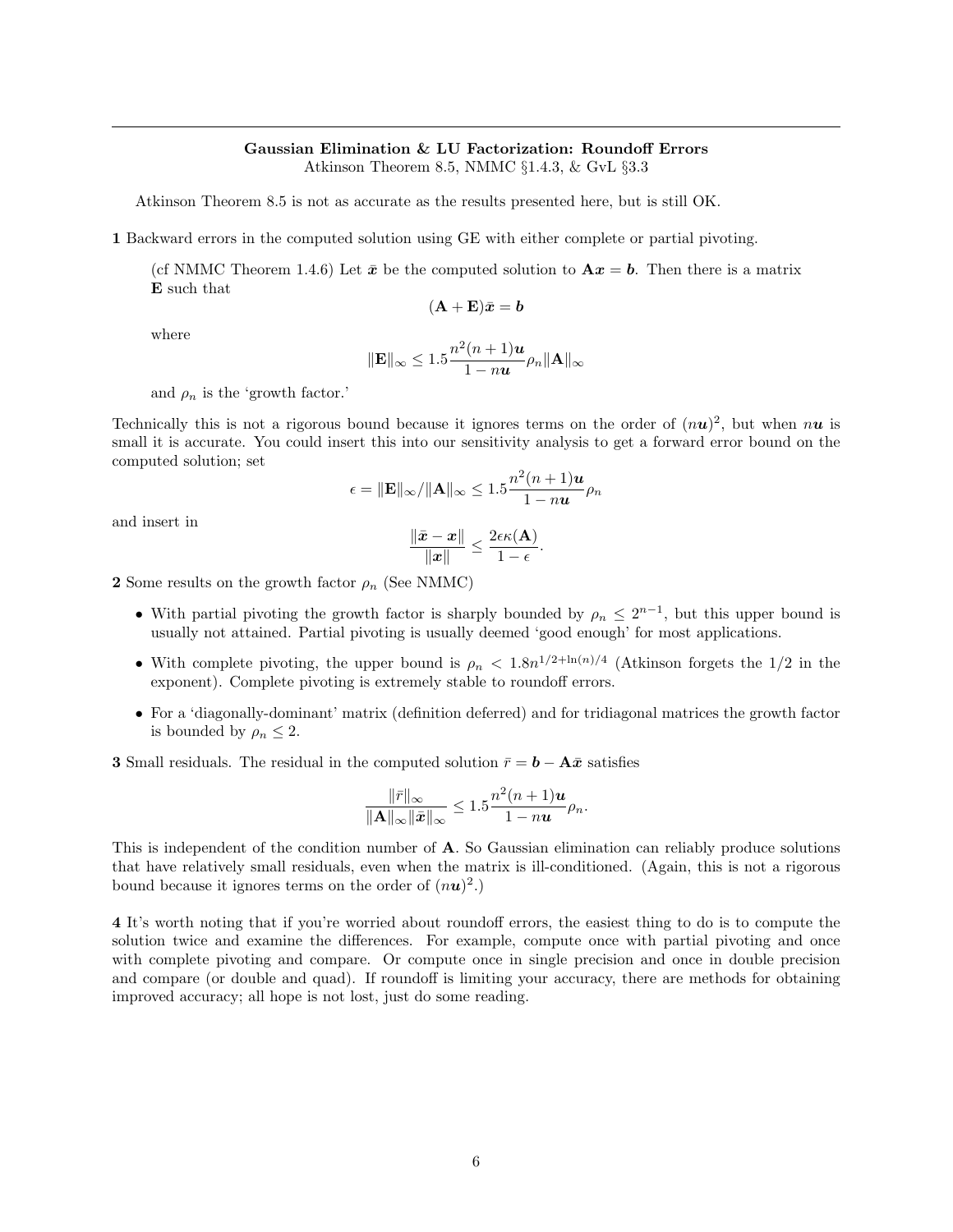## Stationary Iterations: Richardson, Jacobi, Seidel, SOR Atkinson §8.6, NMMC §4.1, GvL §11.2

1 General idea: Let  $A = M - N$  where it's easy to solve  $My = c$ , i.e. it's easy to invert M (though we never compute  $M^{-1}$ . Then define the following iteration

$$
\boldsymbol{x}_{k+1} = \mathbf{M}^{-1}\mathbf{N}\boldsymbol{x}_k + \mathbf{M}^{-1}\boldsymbol{b}.
$$

This is a 'splitting' for obvious reasons, and it's 'stationary' because it does the same operation at every step. We'll cover some classical splittings and their associated iterations. Generally we want to know whether  $x_k$ will converge to the solution of  $\mathbf{A}x = \mathbf{b}$  as  $k \to \infty$  for every starting vector  $x_0$ .

First let's suppose that the iteration does converge to something, and call it  $x_{\infty}$ . We'll verify that this limit does solve  $\mathbf{A} \mathbf{x} = \mathbf{b}$ :

$$
x_{\infty} = M^{-1} N x_{\infty} + M^{-1} b \Rightarrow
$$

$$
(I - M^{-1} N) x_{\infty} = M^{-1} b
$$

$$
(M - N) x_{\infty} = A x_{\infty} = b.
$$

Next we'll ask under what conditions the splitting will converge. It's easiest to show that the error goes to 0, rather than that  $x_k \to x_\infty$ . The error is  $e_k = x_\infty - x_k$ , and it solves (use  $Mx_\infty = Nx_\infty + b$ )

$$
\boldsymbol{e}_{k+1}=\mathbf{B}\boldsymbol{e}_k,\quad \mathbf{B}=\mathbf{M}^{-1}\mathbf{N}.
$$

Now we want to know under what conditions this will converge to 0 for any initial error. A necessary and sufficient condition is:

The iteration is convergent (i.e converges for any initial condition) iff the largest eigenvalue of **B** has amplitude less than 1. (I.e. the spectral radius  $\rho(\mathbf{B}) < 1$ .)

See Atkinson Theorem 7.9. This is basically linear algebra background, so we won't prove it. It's not always easy to check this condition. The following condition is sufficient but not necessary:

If  $\|\mathbf{B}\| < 1$  for some matrix norm induced by a vector norm, then the iteration is convergent.

The proof of this is simple and is omitted.

How fast is the iteration converging?

If  $\rho(\mathbf{B}) < 1$  then

$$
\lim_{k \to \infty} \left( \frac{\|e_k\|}{\|e_0\|} \right)^{1/k} = \rho(\mathbf{B})
$$

for any vector norm.

This means that for large enough k,

$$
\|\boldsymbol e_k\|\lesssim \|\boldsymbol e_0\|\rho(\mathbf{B})^k.
$$

The proof of the above is based on a nontrivial fact about the spectral radius, found in NMMC Lemma 4.1.2. If the iteration matrix **B** is non-normal, actual errors can grow at low  $k$ , even when the method is convergent. They can grow by many orders of magnitude before eventually settling into asymptotic decay, so be careful.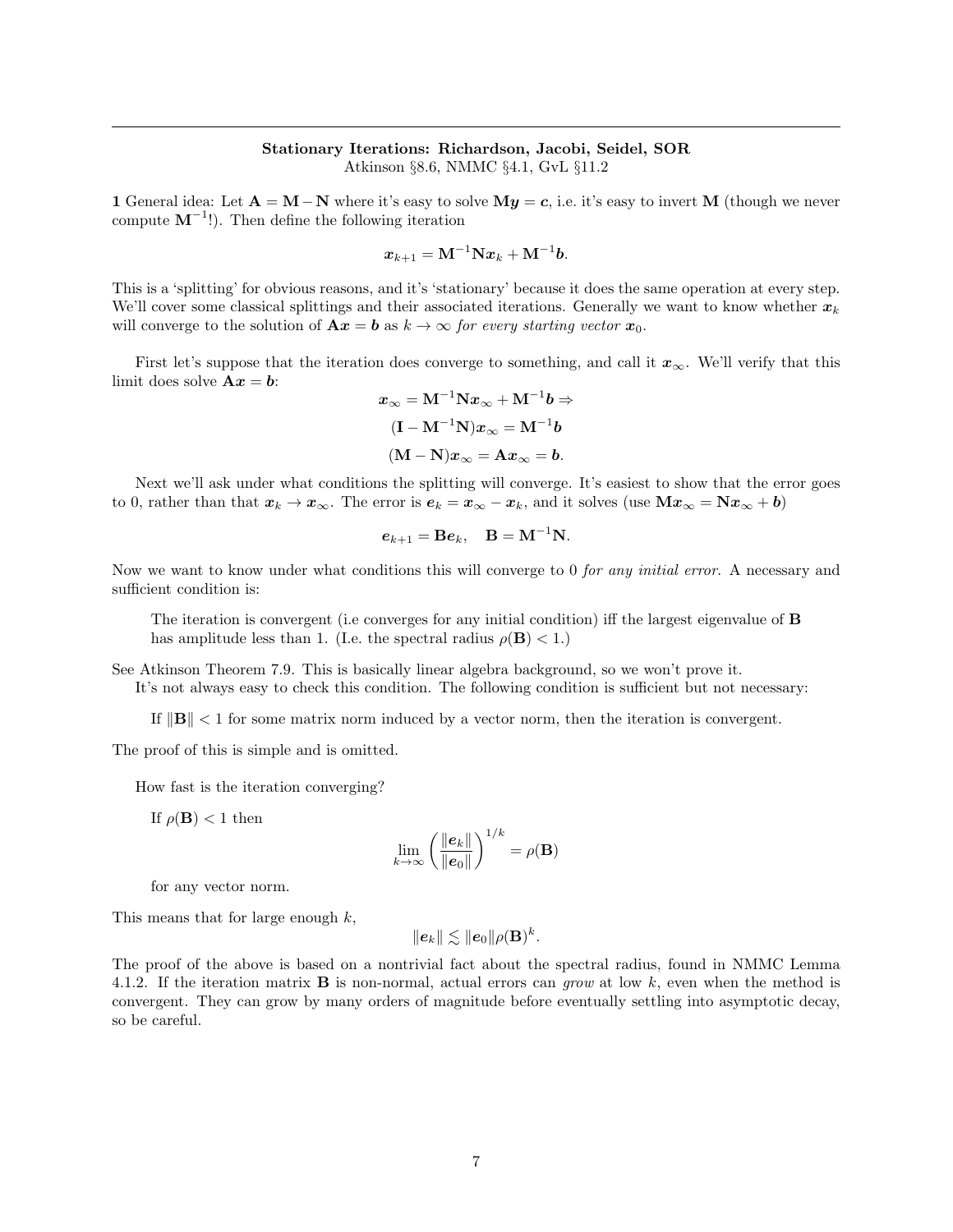2 The standard splittings first decompose A into diagonal, upper, and lower parts:

$$
\mathbf{A} = \mathbf{D} - \mathbf{E} - \mathbf{F} = \mathbf{D}(\mathbf{I} - \mathbf{L} - \mathbf{U}).
$$

• Gauss-Jacobi, aka Jacobi. Based on the idea that it's easy to invert a diagonal matrix. The splitting is  $M = D$ , and the iteration is

$$
\boldsymbol{x}_{k+1}=\mathbf{D}^{-1}(\mathbf{E}+\mathbf{F})\boldsymbol{x}_k+\mathbf{D}^{-1}\boldsymbol{b}.
$$

• Gauss-Seidel. Based on the idea that a triangular matrix is easy to invert. The splitting is  $M = D - E$ . and the iteration is

$$
\boldsymbol{x}_{k+1} = (\mathbf{D} - \mathbf{E})^{-1} \mathbf{F} \boldsymbol{x}_k + (\mathbf{D} - \mathbf{E})^{-1} \boldsymbol{b}.
$$

• Successive Over-Relaxation (SOR). Part of the diagonal goes into M and part goes into N:

$$
\boldsymbol{x}_{k+1} = (\mathbf{D} - \omega \mathbf{E})^{-1} [\omega \mathbf{F} + (1 - \omega) \mathbf{D}] \boldsymbol{x}_k + \omega (\mathbf{D} - \omega \mathbf{E})^{-1} \boldsymbol{b}.
$$

Both GS and SOR have 'symmetric' variants. A single step of symmetric GS consists of a step with  $M = D - E$ , followed by a step with  $M = D - F$ .

#### Convergence Theorems

(Definition) The square matrix  $\bf{A}$  is diagonally dominant by rows when the absolute value of the diagonal element in each row is larger than the sum of the absolute values of the remaining terms

$$
|a_{ii}| \ge \sum_{j \ne i} |a_{ij}|.
$$

"Strict" diagonal dominance replaces the  $\geq$  by  $>$ . Diagonal dominance by columns is similar.

The Gershgorin Disk theorem (Atkinson Theorem 9.1) guarantees that strictly diagonally dominant matrices are nonsingular.

Convergence Theorem  $#1$  If A is strictly diagonally dominant then the Gauss Jacobi and Seidel iterations are convergent.

Proof for Jacobi: The Jacobi iteration matrix is  $\mathbf{B} = \mathbf{D}^{-1}(\mathbf{E} + \mathbf{F})$ . If **A** is row-dominant then the  $\infty$ norm is strictly less than 1. (If **A** is column-dominant then the 1 norm is strictly less than 1.)

Proof for Seidel: Note  $\mathbf{B} = (\mathbf{D} - \mathbf{E})^{-1} \mathbf{F}$ . Let  $e_k$  be the standard basis vector such that  $\|\mathbf{B}^T\|_1 = \|\mathbf{B}\|_{\infty} =$  $\|\mathbf{B}^T\boldsymbol{e}_k\|_1$ . Note that

$$
(\mathbf{I} - \mathbf{D}^{-1}\mathbf{E})\mathbf{B} = \mathbf{D}^{-1}(\mathbf{D} - \mathbf{E})(\mathbf{D} - \mathbf{E})^{-1}\mathbf{F} = \mathbf{D}^{-1}\mathbf{F} \Rightarrow
$$

$$
\mathbf{B} = \mathbf{D}^{-1}\mathbf{E}\mathbf{B} + \mathbf{D}^{-1}\mathbf{F}
$$

Take transpose, then multiply by  $e_k$  and take the 1-norm

$$
\|\mathbf{B}\|_{\infty} \leq \|\mathbf{B}\|_{\infty} \|(\mathbf{D}^{-1}\mathbf{E})^T \mathbf{e}_k\|_1 + \|(\mathbf{D}^{-1}\mathbf{F})^T \mathbf{e}_k\|_1
$$

$$
\|\mathbf{B}\|_{\infty} \leq \frac{\|(\mathbf{D}^{-1}\mathbf{F})^T \mathbf{e}_k\|_1}{1 - \|(\mathbf{D}^{-1}\mathbf{E})^T \mathbf{e}_k\|_1}
$$

To justify the division without reversing the inequality we need that  $\|(\mathbf{D}^{-1}\mathbf{E})^T \mathbf{e}_k\|_1 < 1$ . The fact that **A** is strictly-diagonally-dominant by rows guarantees this (since the vector is a column sum of a transpose). Now we're trying to prove that  $\|\mathbf{B}\|_{\infty} < 1$ ; this is transparent if

$$
\|(\mathbf{D}^{-1}\mathbf{E})^T \mathbf{e}_k\|_1 + \|(\mathbf{D}^{-1}\mathbf{F})^T \mathbf{e}_k\|_1 < 1.
$$

Again this is just a full row sum of the Jacobi iteration matrix broken into two absolute-value pieces (absolute value of the sum of elements left of the diagonal plus absolute value of the sum of those right of the diagonal); strict diagonal-dominance then guarantees the desired result. Column-wise DD is similar.

It is possible to weaken the conditions to irreducible diagonal dominance.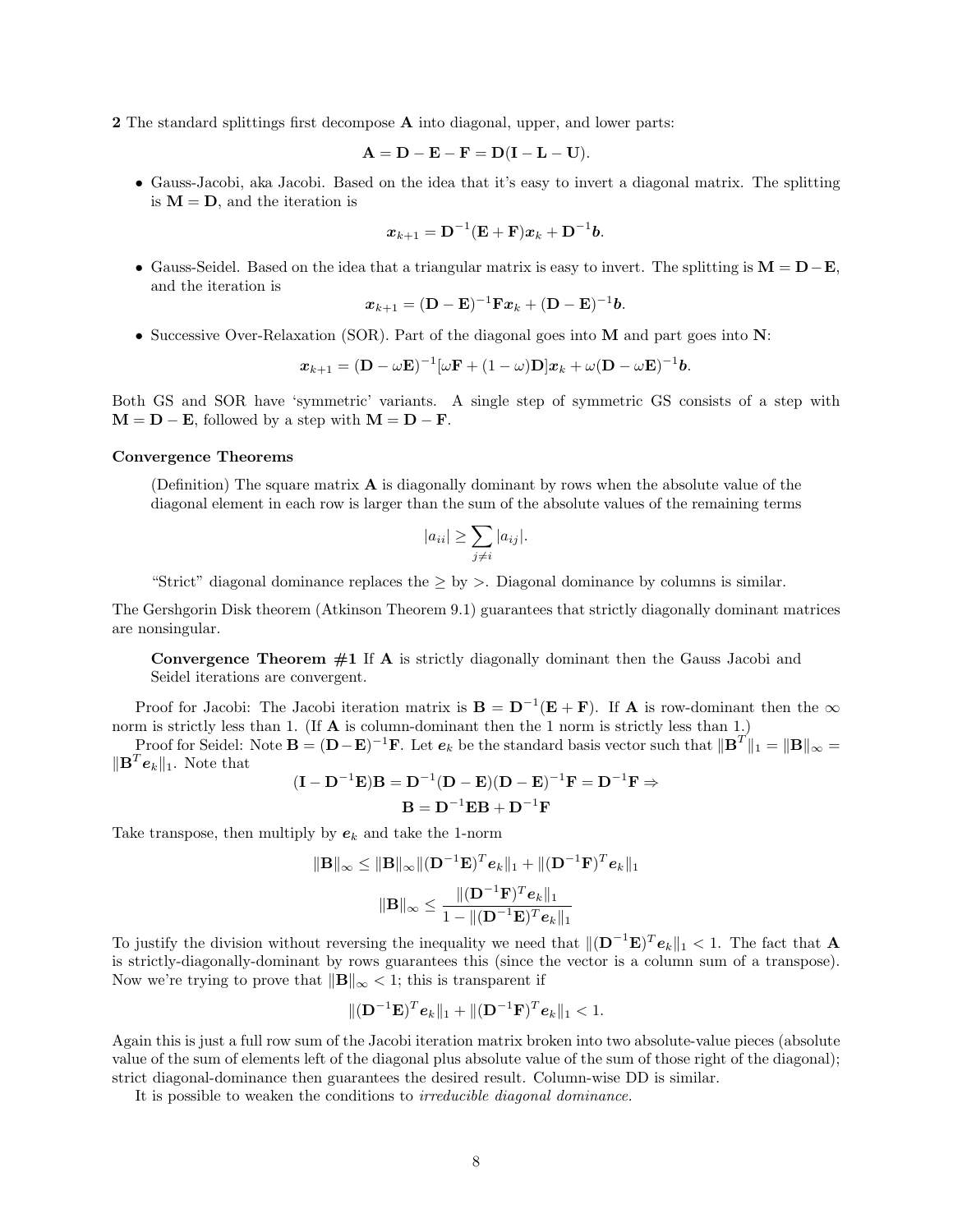Convergence Theorem  $#2$  If A is symmetric positive definite then the Gauss Seidel iteration is convergent.

Proof from GvL, Theorem 11.2.3. The proof examines the spectral radius, not the norm (naturally, since we only know something about the eigenvalues of  $A$ ). The iteration matrix for a symmetric  $A$  is

$$
\mathbf{B}_{GS} = (\mathbf{D} - \mathbf{E})^{-1} \mathbf{E}^T.
$$

First notice that this matrix has the same eigenvalues as

$$
\mathbf{G} = \mathbf{D}^{1/2} \mathbf{B} \mathbf{D}^{-1/2} = (\mathbf{I} - \mathbf{L})^{-1} \mathbf{L}^T
$$

where

$$
\mathbf{L} = \mathbf{D}^{-1/2} \mathbf{E} \mathbf{D}^{-1/2}.
$$

Suppose that  $v$  is a unit-2-norm eigenvector of  $G$ 

$$
(\mathbf{I} - \mathbf{L})^{-1} \mathbf{L}^T \mathbf{v} = \lambda \mathbf{v}.
$$

Move inverse to RHS then take standard inner product:

$$
\boldsymbol{v}^* \mathbf{L}^T \boldsymbol{v} = \lambda (1 - \boldsymbol{v}^* \mathbf{L} \boldsymbol{v}).
$$

Note that (if **A** is real) then  $\mathbf{v}^* \mathbf{L}^T \mathbf{v} = \overline{\mathbf{v}^* \mathbf{L} \mathbf{v}}$ . Let  $\mathbf{v}^* \mathbf{L} \mathbf{v} = a + ib$ , so that

$$
a - ib = \lambda(1 - a - ib) \Rightarrow |\lambda|^2 = \frac{a^2 + b^2}{1 - 2a + a^2 + b^2}.
$$

Now consider that since A is SPD, we have

$$
0 < v^* D^{-1/2} A D^{-1/2} v = 1 - v^* L v - v^* L^T v = 1 - 2a.
$$

This implies that  $|\lambda|^2 < 1$ , as desired.

**SOR** First show that a necessary condition is  $0 < \omega < 2$ . The SOR iteration matrix is

$$
\mathbf{B} = (\mathbf{D} - \omega \mathbf{E})^{-1} [\omega \mathbf{F} + (1 - \omega) \mathbf{D}] = (\mathbf{I} - \mathbf{L})^{-1} [(1 - \omega) \mathbf{I} + \omega \mathbf{U}].
$$

The determinant of B is

$$
\det[\mathbf{B}] = \det[(\mathbf{I} - \mathbf{L})^{-1}] \det[(1 - \omega)\mathbf{I} + \omega \mathbf{U}] = 1 \times (1 - \omega)^n.
$$

The determinant is the product of the eigenvalues. Let  $\lambda_i$  be the eigenvalues of **B**, then

$$
\rho(\mathbf{B})^n = |\lambda_{\max}|^n \ge \Pi_{i=1}^n |\lambda_i|^n = |1 - \omega|^n.
$$

In order to have  $\rho(\mathbf{B}) < 1$  we have to have  $0 < \omega < 2$ .

**Convergence Theorem #3 If A** is symmetric positive definite and  $0 < \omega < 2$  then SOR is convergent.

This is Theorem 4.10 from Saad "Iterative methods for sparse linear systems" given there without proof or reference. SOR was a hot item ∼40 years ago, and has a very well-developed theory. It's not widely used any more as a stand-alone method.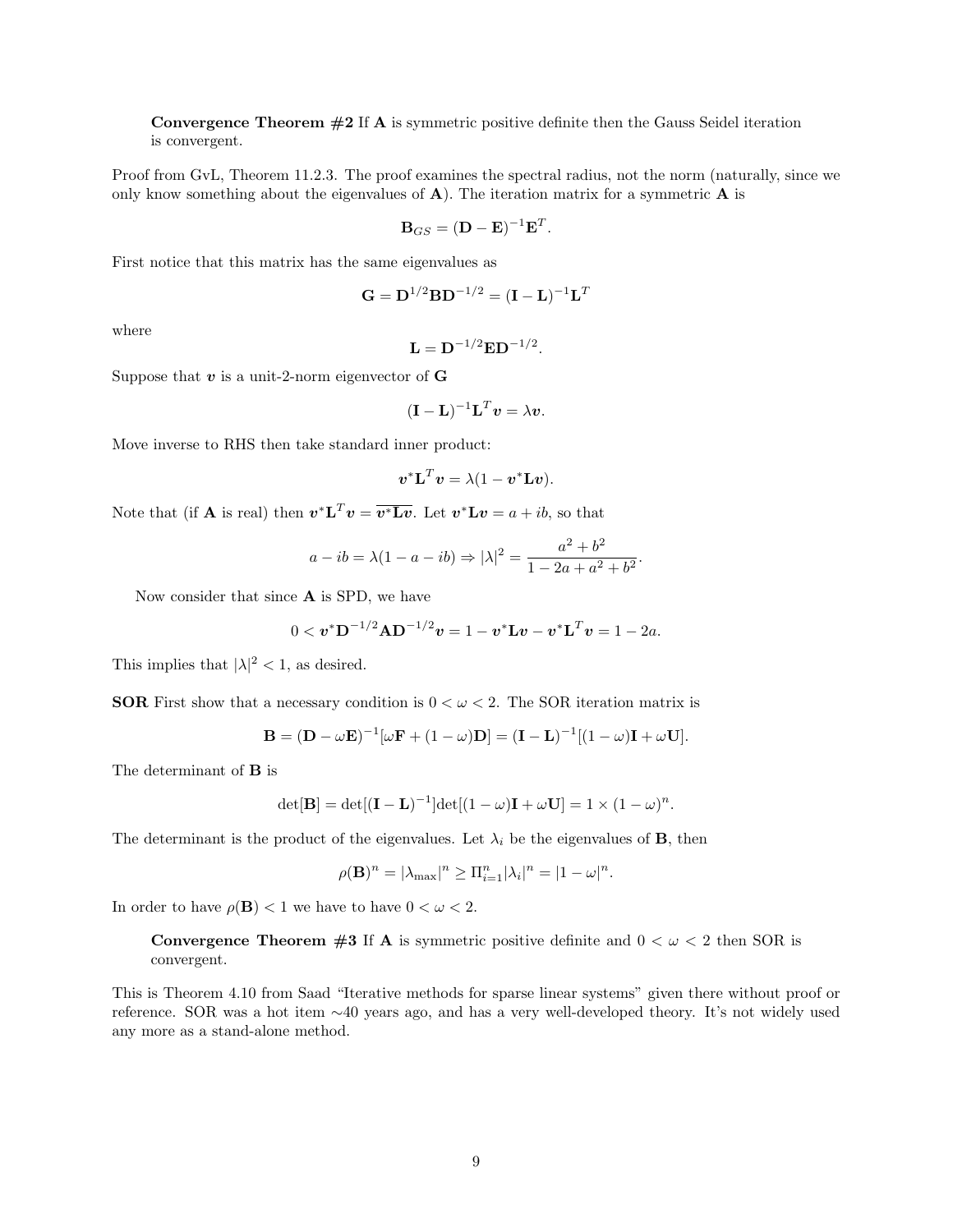#### Steepest Descent & Conjugate Gradients

1 We will next look at Conjugate Gradient algorithm, which is a bridge between iterative & direct methods. It is 'iterative' in the sense that it produces a new, better approximation at each step, but it is also 'direct' in the sense that after n steps in exact arithmetic it produces the true solution. To understand CG, we start with steepest descent, which is a true iterative method. Both CG and steepest descent apply to systems with **A** symmetric positive-definite.

Consider

$$
f(\boldsymbol{x}) = \frac{1}{2}\boldsymbol{x}^T \mathbf{A} \boldsymbol{x} - \boldsymbol{x}^T \boldsymbol{b}
$$

where **A** is SPD. The gradient is

$$
\nabla f = \mathbf{A}\boldsymbol{x} - \boldsymbol{b}.
$$

The only critical point is the solution to  $Ax = b$ . The Hessian is A; since it's SPD, the critical point is a minimizer. This function is quadratic, so the solution to  $A x = b$  is the unique global minimizer of f. Solving  $\mathbf{A}x = \mathbf{b}$  is therefore equivalent to finding the minimizer of f.

Steepest descent is an iterative method for finding the minimum of f. It takes the form

$$
\boldsymbol{x}_{k+1} = \boldsymbol{x}_k - \alpha_k \boldsymbol{g}_k
$$

where  $g_k$  is the gradient of f at  $x_k$ , and  $\alpha_k$  is some scalar chosen so that  $f(x_{k+1}) < f(x_k)$ . The gradient of f at  $x_k$  is

$$
\boldsymbol{g}_k = \nabla f|_{x_k} = \mathbf{A}\boldsymbol{x}_k - \boldsymbol{b} = -\boldsymbol{r}_k
$$

where  $r_k$  is the residual at step k. (Recall that the direction of steepest increase of a function is the gradient, and the direction of steepest decrease/descent is minus the gradient.)

How can we choose  $\alpha_k$ ? Note that

$$
f(\boldsymbol{x}_{k+1}) = \frac{1}{2}(\boldsymbol{x}_k - \alpha_k \boldsymbol{g}_k)^T \mathbf{A}(\boldsymbol{x}_k - \alpha_k \boldsymbol{g}_k) - (\boldsymbol{x}_k - \alpha_k \boldsymbol{g}_k)^T \boldsymbol{b}
$$
  
=  $f(\boldsymbol{x}_k) - \alpha_k (\boldsymbol{g}_k^T \mathbf{A} \boldsymbol{x}_k - \boldsymbol{g}_k^T \boldsymbol{b}) + \frac{\alpha_k^2}{2} \boldsymbol{g}_k^T \mathbf{A} \boldsymbol{g}_k$   
=  $f(\boldsymbol{x}_k) - \alpha_k \boldsymbol{g}_k^T \boldsymbol{g}_k + \frac{\alpha_k^2}{2} \boldsymbol{g}_k^T \mathbf{A} \boldsymbol{g}_k$ 

An exact line search chooses  $\alpha_k$  to minimize this expression; the minimum occurs at

$$
\alpha_k = \frac{\boldsymbol{g}_k^T \boldsymbol{g}_k}{\boldsymbol{g}_k^T \mathbf{A} \boldsymbol{g}_k} = \frac{\|\boldsymbol{r}_k\|_2^2}{\boldsymbol{r}_k^T \mathbf{A} \boldsymbol{r}_k}.
$$

This is the steepest descent method with exact line search. It can be quite slow, especially when A is ill-conditioned; the objective function  $f$  has level sets that are highly-anisotropic ellipsoids and the steepestdescent method jumps back & forth a lot.

Now consider if and how the error decreases. The error dynamics is

$$
e_{k+1}=e_k-\alpha_kr_k.
$$

Since A is SPD, it induces a norm:

$$
\|\boldsymbol{x}\|_A^2 = \boldsymbol{x}^T \mathbf{A} \boldsymbol{x}.
$$

The steepest-descent method decreases the A-norm of the error at every step:

$$
||e_{k+1}||_A^2 = ||e_k||_A^2 - 2\alpha_k r_k^T \mathbf{A} e_k + \alpha_k^2 ||r_k||_A^2
$$
  
=  $||e_k||_A^2 - 2\alpha_k ||r_k||_2^2 + \alpha_k^2 ||r_k||_A^2$   
=  $||e_k||_A^2 - \frac{||r_k||_2^4}{||r_k||_A^2} < ||e_k||_A^2$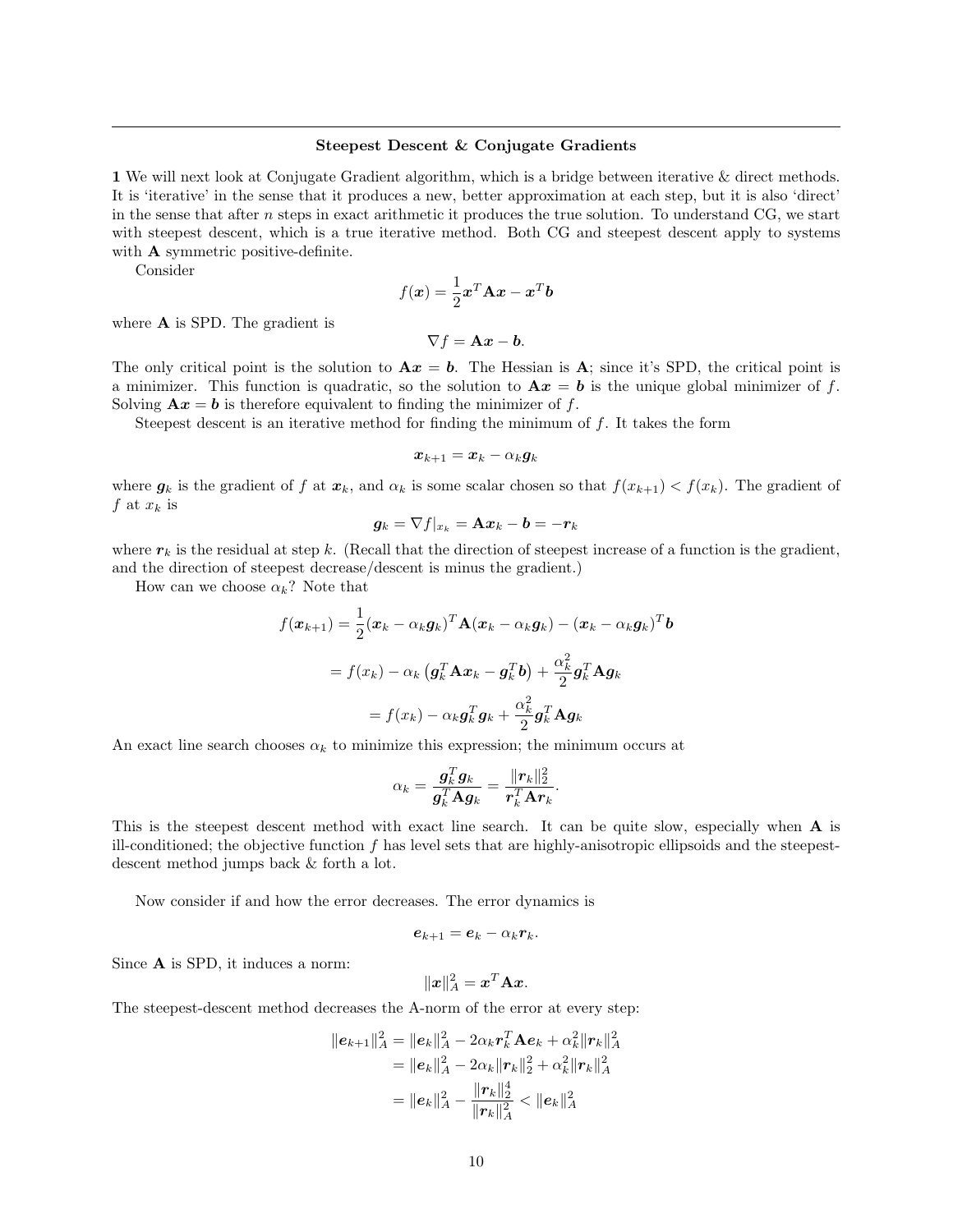This fact by itself is not enough to guarantee convergence, but steepest descent is in fact convergent whenever A is SPD. The rate of convergence can be bounded as follows (Saad §5.3.1). The A-norm of the error at step  $k + 1$  is bounded by

$$
\|\boldsymbol{x}^{(k+1)}-\boldsymbol{x}_*\|_A\leq \frac{\lambda_{\max}-\lambda_{\min}}{\lambda_{\max}+\lambda_{\min}}\|\boldsymbol{x}^{(k)}-\boldsymbol{x}_*\|_A
$$

where  $\lambda$  are eigenvalues of **A**. As usual, the convergence can be slow when **A** is ill-conditioned.

2 Steepest-descent minimizes f over a 1D affine subspace. Perhaps we could improve by minimizing over a larger subspace, but which subspace to choose? Steepest descent uses the residual, which is easy to compute. Consider the following:

- 1. First do a steepest-descent step.
- 2. Now, compute the new residual, but find the minimum in the affine subspace  $x_1 + \text{span}\{r_0, r_1\}$  instead of just  $x_1 + \text{span}\{r_1\}.$
- 3. At step k, find the minimum in the affine subspace  $x_k + \text{span}\{r_0, \ldots, r_k\}$ .

Try it for step 2:

$$
\boldsymbol{x}_2 = \boldsymbol{x}_1 + \alpha_0 \boldsymbol{r}_0 + \alpha_1 \boldsymbol{r}_1
$$

$$
f(\boldsymbol{x}_2) = f(\boldsymbol{x}_1) + \alpha_0 \boldsymbol{r}_0^T (\mathbf{A}\boldsymbol{x}_1 - \boldsymbol{b}) + \alpha_1 \boldsymbol{r}_1^T (\mathbf{A}\boldsymbol{x}_1 - \boldsymbol{b}) + \alpha_0 \alpha_1 \boldsymbol{r}_0^T \mathbf{A} \boldsymbol{r}_1
$$

$$
f(\boldsymbol{x}_2) = f(\boldsymbol{x}_1) + \alpha_0 \boldsymbol{r}_0^T \boldsymbol{r}_1 + \alpha_1 \boldsymbol{r}_1^T \boldsymbol{r}_1 + \alpha_0 \alpha_1 \boldsymbol{r}_0^T \mathbf{A} \boldsymbol{r}_1 + \frac{1}{2} (\alpha_0^2 \boldsymbol{r}_0^T \mathbf{A} \boldsymbol{r}_0 + \alpha_1^2 \boldsymbol{r}_1^T \mathbf{A} \boldsymbol{r}_1)
$$

We want to find the  $\alpha_0$  and  $\alpha_1$  that minimize  $f(x_2)$ . This is exactly the same kind of problem we started with, but 2D; at step k it will be a k-dimensional quadratic minimization problem. How will we solve it? Steepest descents? The same algorithm we're using now? That way lies madness.

**3** The problem with the foregoing algorithm is that at step k we have to minimize a quadratic in k variables, which is equivalent to solving a  $k \times k$  SPD linear system, which is basically the problem we were trying to solve originally.

The key to the solution is to change basis. We used the obvious basis for span $\{r_0, r_1\}$ , but this basis is inconvenient. Every n-dimensional subspace has an orthogonal basis; orthogonality is always defined with respect to an inner product. Rather than use the standard inner product (dot), use a basis that's orthogonal with respect to the following inner product:  $\langle u, v \rangle = u^T A v$ . This is only an inner product when A is SPD (in fact, any inner product on  $\mathbb{R}^n$  can be written in this form for some SPD matrix). Vectors that are 'orthogonal' with respect to this inner product are called 'conjugate' or 'A-conjugate.'

4 For convenience suppose that  $x_0 = 0$  so that  $r_0 = b$ . The CG algorithm starts with a steepest-descent step

$$
x_1 = x_0 + ar_0 = ar_0.
$$

The next step seeks to minimize over the subspace  $x_2 = x_1 + br_0 + cr_1 = (a+b)r_0 + cr_1$ . Because we started at 0, we're seeking a solution within the subspace spanned by  $\{r_0, r_1\}$  (rather than an affine subspace if we started at a nonzero location). At step  $k + 1$  we're seeking  $x_{k+1} \in \text{span}\{r_0, \ldots, r_k\}.$ 

Suppose  $\{p_0, \ldots, p_k\}$  is any **A**-conjugate basis for the span of  $r_0, \ldots, r_k$ . Then

$$
\bm{x}_{k+1} = \sum_{i=0}^k \alpha_i \bm{p}_i
$$

I really should have used  $\alpha_{i,k}$ , but you'll see why I don't need to shortly. Look at  $f(\mathbf{x}_{k+1})$  using conjugacy

$$
f(\boldsymbol{x}_{k+1}) = \sum_{i=0}^{k} \boldsymbol{p}_i^T \left( \frac{\alpha_i^2}{2} \mathbf{A} \boldsymbol{p}_i - \alpha_i \boldsymbol{b} \right).
$$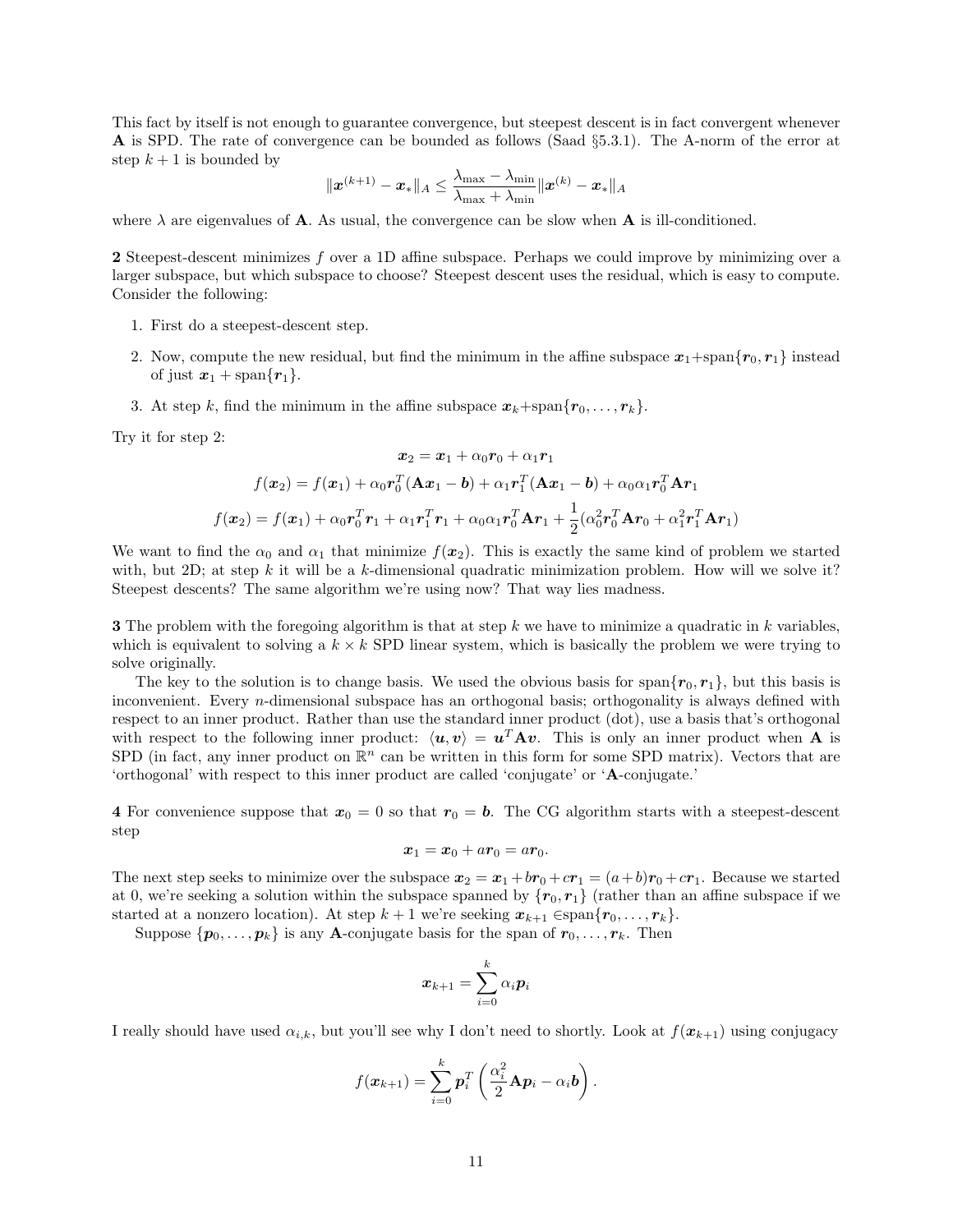The  $\alpha_i$  that minimize this are

$$
\alpha_i = \frac{\boldsymbol{p}_i^T \boldsymbol{b}}{\boldsymbol{p}_i^T \mathbf{A} \boldsymbol{p}_i}.
$$

Clearly this doesn't depend on k, unless we choose a different set of  $p_i$  at every step. The next section shows that we don't need to do that: at each new step k we just add a new  $p_k$  to our basis. It also means that

$$
\boldsymbol{x}_{k+1} = \boldsymbol{x}_k + \alpha_k \boldsymbol{p}_k
$$

(because the **p** vectors don't change as you go from step to step). We will also need to note that  $\alpha_k \neq 0$ unless  $x_k$  is the solution. Since the Hessian of f is positive definite, expanding the search space will always lead to a decrease in  $f$  unless you're already at the minimizer.

5 To move to step  $k+1$  we need to construct an **A**-conjugate basis for the span of  $r_0, \ldots, r_{k+1}$ . We could do this using Gram-Schmidt:

$$
\bm{p}_{k+1} = \bm{r}_{k+1} - \frac{\langle \bm{p}_0, \bm{r}_{k+1} \rangle}{\|\bm{p}_0\|_A^2} \bm{p}_0 - \ldots - \frac{\langle \bm{p}_k, \bm{r}_{k+1} \rangle}{\|\bm{p}_k\|_A^2} \bm{p}_k.
$$

This will only work if  $r_{k+1}$  is not in the span of the previous residuals.

Now I will show that  $r_{k+1}$  is orthogonal (not conjugate) to all previous residuals, which implies that it's not in the span (unless it's 0, in which case we're done:  $x_{k+1}$  is the solution). First compute the residual at  $k+1$ :

$$
r_{k+1} = b - \mathbf{A} x_{k+1} = b - \sum_{i=0}^k \alpha_i \mathbf{A} p_i.
$$

Take the dot product with  $p_j$ :

$$
\boldsymbol{p}_j^T \boldsymbol{r}_{k+1} = \boldsymbol{p}_j^T \boldsymbol{b} - \sum_{i=0}^k \alpha_i \boldsymbol{p}_j^T \mathbf{A} \boldsymbol{p}_i
$$

Using conjugacy

$$
\boldsymbol{p}_j^T \boldsymbol{r}_{k+1} = \boldsymbol{p}_j^T \boldsymbol{b} - \alpha_j \boldsymbol{p}_j^T \mathbf{A} \boldsymbol{p}_j = 0, \ j = 0, \ldots, k
$$

Last equality used definition of  $\alpha_j$ . This only shows that  $r_{k+1}$  is orthogonal to  $p_i$  for  $i = 1, \ldots, k$ , but since the  $p$  vectors span the same subspace as the  $r$  vectors this result implies what we want to prove, i.e. that  $r_{k+1}$  is orthogonal to all previous residuals.

This section shows that either (i)  $r_{k+1} = 0$  in which case you've found the exact solution, or (ii)  $r_{k+1}$  is orthogonal to all previous ones so you can use Gram-Schmidt to construct  $p_{k+1}$ .

6 We could stop there, but when you implement you'll find that almost all the terms in the Gram-Schmidt construction of  $p_{k+1}$  are zero, leaving

$$
\boldsymbol{p}_{k+1} = \boldsymbol{r}_{k+1} - \frac{\langle \boldsymbol{p}_k, \boldsymbol{r}_{k+1}\rangle}{\|\boldsymbol{p}_k\|_A^2} \boldsymbol{p}_k.
$$

The goal of this section is to prove that statement, i.e. to prove that

$$
\langle \boldsymbol{p}_j, \boldsymbol{r}_{k+1} \rangle = 0, \ j = 0, \ldots, k-1.
$$

- Recall that  $r_{k+1}$  is orthogonal to the span of the  $p_j$ ; this implies that  $r_{k+1}$  must also be orthogonal to all the  $r_j$   $(j = 1, ..., k)$  (because span of p's is equal to the span of the r's).
- Now notice a recursion for the residuals

$$
\boldsymbol{r}_{k+1} = \boldsymbol{b} - \mathbf{A}\boldsymbol{x}_{k+1} = \boldsymbol{b} - \mathbf{A}(\boldsymbol{x}_k + \alpha_k \boldsymbol{p}_k) = \boldsymbol{r}_k - \alpha_k \mathbf{A}\boldsymbol{p}_k.
$$

Now take the dot product with  $r_{k+1}$ , using orthogonality noted above

$$
\|\boldsymbol{r}_{k+1}\|_2^2 = -\alpha_k \langle \boldsymbol{r}_{k+1}, \boldsymbol{p}_k \rangle \tag{*}
$$